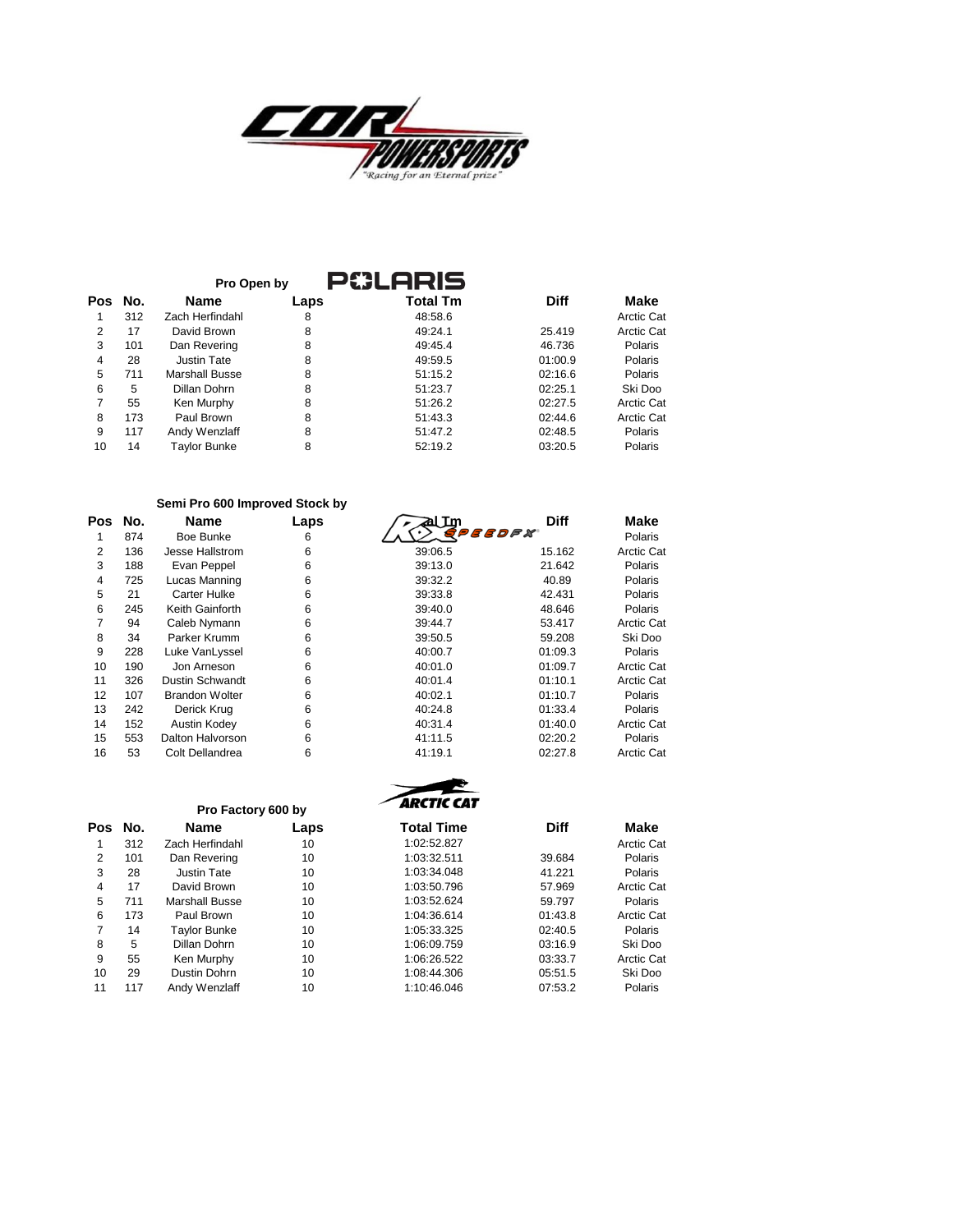|            |     | Semi Pro Factory 600 by |      |                 |             |             |
|------------|-----|-------------------------|------|-----------------|-------------|-------------|
| Pos        | No. | Name                    | Laps | <b>Total Tm</b> | <b>Diff</b> | <b>Make</b> |
|            | 874 | Boe Bunke               | 6    | 39:10.6         |             | Polaris     |
| 2          | 188 | Evan Peppel             | 6    | 39:11.8         | 1.163       | Polaris     |
| 3          | 242 | Derick Krug             | 6    | 39:15.9         | 5.308       | Polaris     |
| 4          | 136 | Jesse Hallstrom         | 6    | 39:38.2         | 27.622      | Arctic Ca   |
| 5          | 94  | Caleb Nymann            | 6    | 40:05.0         | 54.366      | Arctic Ca   |
| 6          | 152 | Austin Kodey            | 6    | 40:07.2         | 56.575      | Arctic Ca   |
| 7          | 34  | Parker Krumm            | 6    | 40:08.1         | 57.462      | Ski Doc     |
| 8          | 245 | Keith Gainforth         | 6    | 40:09.5         | 58.864      | Polaris     |
| 9          | 725 | Lucas Manning           | 6    | 40:30.4         | 01:19.8     | Polaris     |
| 10         | 21  | <b>Carter Hulke</b>     | 6    | 40:37.6         | 01:27.0     | Polaris     |
| 11         | 228 | Luke VanLyssel          | 6    | 40:53.9         | 01:43.3     | Polaris     |
| 12         | 326 | <b>Dustin Schwandt</b>  | 6    | 41:08.4         | 01:57.8     | Arctic Ca   |
| 13         | 107 | <b>Brandon Wolter</b>   | 6    | 41:25.6         | 02:15.0     | Polaris     |
| 14         | 53  | Colt Dellandrea         | 6    | 42:01.0         | 02:50.4     | Arctic Ca   |
| 15         | 316 | Nathan Sillerud         | 6    | 44:42.9         | 05:32.3     | Arctic Ca   |
| <b>DNF</b> | 553 | Dalton Halvorson        | 3    | 21:35.8         | <b>DNF</b>  | Polaris     |

| <b>Total Tm</b> |  |
|-----------------|--|
| 39:10.6         |  |
| 39:11.8         |  |

 $\overline{f}$ 

| 188 | Evan Peppel            |   | 39:11.8 | 1.163      | Polaris           |
|-----|------------------------|---|---------|------------|-------------------|
| 242 | Derick Krug            | 6 | 39:15.9 | 5.308      | <b>Polaris</b>    |
| 136 | Jesse Hallstrom        | 6 | 39:38.2 | 27.622     | <b>Arctic Cat</b> |
| 94  | Caleb Nymann           | 6 | 40:05.0 | 54.366     | <b>Arctic Cat</b> |
| 152 | Austin Kodev           | 6 | 40:07.2 | 56.575     | <b>Arctic Cat</b> |
| 34  | Parker Krumm           | 6 | 40:08.1 | 57.462     | Ski Doo           |
| 245 | Keith Gainforth        | 6 | 40:09.5 | 58.864     | Polaris           |
| 725 | Lucas Manning          | 6 | 40:30.4 | 01:19.8    | Polaris           |
| 21  | <b>Carter Hulke</b>    | 6 | 40:37.6 | 01:27.0    | Polaris           |
| 228 | Luke VanLyssel         | 6 | 40:53.9 | 01:43.3    | <b>Polaris</b>    |
| 326 | <b>Dustin Schwandt</b> | 6 | 41:08.4 | 01:57.8    | <b>Arctic Cat</b> |
| 107 | <b>Brandon Wolter</b>  | 6 | 41:25.6 | 02:15.0    | <b>Polaris</b>    |
| 53  | Colt Dellandrea        | 6 | 42:01.0 | 02:50.4    | <b>Arctic Cat</b> |
| 316 | Nathan Sillerud        | 6 | 44:42.9 | 05:32.3    | <b>Arctic Cat</b> |
| 553 | Dalton Halvorson       | 3 | 21:35.8 | <b>DNF</b> | Polaris           |
|     |                        |   | 6       |            |                   |

|            |     | <b>Sport Stock by</b>   |      |                 |             |                   |
|------------|-----|-------------------------|------|-----------------|-------------|-------------------|
| Pos        | No. | <b>Name</b>             | Laps | <b>Total Tm</b> | <b>Diff</b> | Make              |
| 1          | 707 | <b>Tommy Coon</b>       | 4    | 26:55.9         |             | Polaris           |
| 2          | 212 | Derek Kloety            | 4    | 27:12.9         | 17.048      | <b>Arctic Cat</b> |
| 3          | 230 | Michael Neeley          | 4    | 27:36.4         | 40.554      | Ski Doo           |
| 4          | 444 | Lydia Sobeck            | 4    | 28:05.3         | 01:09.4     | Ski Doo           |
| 5          | 211 | <b>Hollister Struck</b> | 4    | 28:33.8         | 01:38.0     | Polaris           |
| 6          | 244 | <b>Chance Ogle</b>      | 4    | 28:33.9         | 01:38.0     | Polaris           |
|            | 13  | <b>Tyce Love</b>        | 4    | 28:41.1         | 01:45.2     | <b>Polaris</b>    |
| 8          | 132 | Adam Brandt             | 4    | 28:53.1         | 01:57.2     | <b>Arctic Cat</b> |
| 9          | 402 | Savannah Landrus        | 4    | 28:55.1         | 01:59.2     | <b>Polaris</b>    |
| 10         | 321 | Mavrick Broden          | 4    | 28:55.6         | 01:59.8     | <b>Arctic Cat</b> |
| 11         | 217 | <b>Braden Sillerud</b>  | 4    | 29:08.0         | 02:12.1     | <b>Arctic Cat</b> |
| 12         | 411 | Anakin Bosek            | 4    | 29:34.5         | 02:38.6     | <b>Polaris</b>    |
| 13         | 225 | Larry Thayer            | 4    | 30:13.8         | 03:18.0     | <b>Polaris</b>    |
| 14         | 118 | Jakob Rief              | 4    | 30:22.7         | 03:26.8     | Ski Doo           |
| 15         | 227 | Nicholas Wenninger      | 4    | 30:34.6         | 03:38.7     | <b>Polaris</b>    |
| <b>DNF</b> | 742 | Ross Ilstrup            | 3    | 20:43.9         | <b>DNF</b>  | <b>Arctic Cat</b> |
|            |     |                         |      |                 |             |                   |

|            |    | Pro Factory Vet 40+ by |      |  |  |
|------------|----|------------------------|------|--|--|
| Pos No.    |    | Name                   | Laps |  |  |
| <b>DNF</b> | 28 | <b>Justin Tate</b>     |      |  |  |

|     |     | <b>Sport Improved Stock by</b> |      |  |  |
|-----|-----|--------------------------------|------|--|--|
| Pos | No. | Name                           | Lap: |  |  |
| 1   | 707 | Tommy Coon                     |      |  |  |
| 2   | 212 | Derek Kloety                   | 4    |  |  |
| 3   | 742 | Ross Ilstrup                   | 4    |  |  |
| 4   | 444 | Lydia Sobeck                   | 4    |  |  |
| 5   | 321 | Mavrick Broden                 | 4    |  |  |
| 6   | 13  | <b>Tyce Love</b>               | 4    |  |  |
| 7   | 132 | Adam Brandt                    | 4    |  |  |
| 8   | 411 | Anakin Bosek                   | 4    |  |  |
| 9   | 87  | <b>Jared Christensen</b>       | 4    |  |  |
| 10  | 105 | Derek Bera                     | 4    |  |  |

**Jr 10-13 by** 

| 4              | 444 | Lydia Sobeck                   | 4              | 28:05.3         | 01:09.4     | Ski Doo           |
|----------------|-----|--------------------------------|----------------|-----------------|-------------|-------------------|
| 5              | 211 | <b>Hollister Struck</b>        | 4              | 28:33.8         | 01:38.0     | Polaris           |
| 6              | 244 | Chance Ogle                    | 4              | 28:33.9         | 01:38.0     | Polaris           |
| $\overline{7}$ | 13  | <b>Tyce Love</b>               | 4              | 28:41.1         | 01:45.2     | Polaris           |
| 8              | 132 | Adam Brandt                    | 4              | 28:53.1         | 01:57.2     | <b>Arctic Cat</b> |
| 9              | 402 | Savannah Landrus               | 4              | 28:55.1         | 01:59.2     | Polaris           |
| 10             | 321 | Mavrick Broden                 | 4              | 28:55.6         | 01:59.8     | <b>Arctic Cat</b> |
| 11             | 217 | <b>Braden Sillerud</b>         | 4              | 29:08.0         | 02:12.1     | <b>Arctic Cat</b> |
| 12             | 411 | Anakin Bosek                   | 4              | 29:34.5         | 02:38.6     | Polaris           |
| 13             | 225 | Larry Thayer                   | 4              | 30:13.8         | 03:18.0     | Polaris           |
| 14             | 118 | Jakob Rief                     | 4              | 30:22.7         | 03:26.8     | Ski Doo           |
| 15             | 227 | Nicholas Wenninger             | 4              | 30:34.6         | 03:38.7     | Polaris           |
| <b>DNF</b>     | 742 | Ross Ilstrup                   | 3              | 20:43.9         | <b>DNF</b>  | <b>Arctic Cat</b> |
|                |     | Pro Factory Vet 40+ by         |                |                 |             |                   |
| Pos            | No. | Name                           | Laps           | <b>Total Tm</b> | <b>Diff</b> | Make              |
| <b>DNF</b>     | 28  | <b>Justin Tate</b>             | $\overline{2}$ | 12:31.8         | <b>DNF</b>  | Polaris           |
|                |     | <b>Sport Improved Stock by</b> |                | ski-doo         |             |                   |
| Pos            | No. | <b>Name</b>                    | Laps           | Total Tm        | <b>Diff</b> | Make              |
| 1              | 707 | Tommy Coon                     | 4              | 26:49.3         |             | Polaris           |
| 2              | 212 | Derek Kloety                   | 4              | 27:10.3         | 21.055      | <b>Arctic Cat</b> |
|                |     |                                |                |                 |             |                   |





 $\bar{\mathcal{L}}$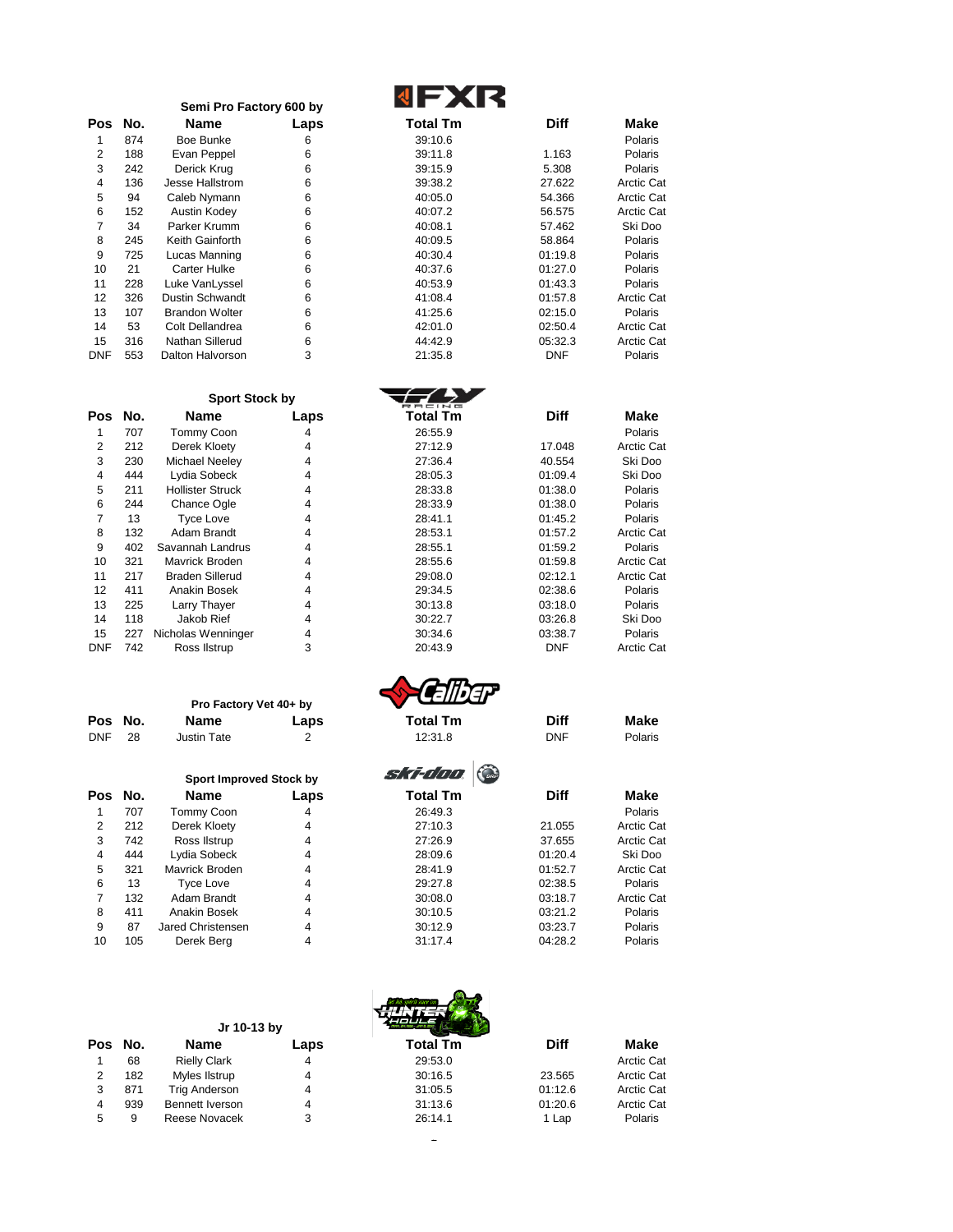

|                |     | Jr 14-17 by                 |                | $rac{1}{\sqrt{2}}$         |                    |                   |
|----------------|-----|-----------------------------|----------------|----------------------------|--------------------|-------------------|
| Pos No.        |     | <b>Name</b>                 | Laps           | <b>Total Tm</b>            | <b>Diff</b>        | Make              |
| 1              | 825 | Keagen Houser               | 4              | 26:41.9                    |                    | <b>Arctic Cat</b> |
| $\overline{2}$ | 8   | <b>Brady Wadena</b>         | 4              | 28:23.7                    | 01:41.7            | Arctic Cat        |
| 3              | 325 | Jaxon Hammer                | 4              | 28:51.4                    | 02:09.4            | Polaris           |
| 4              | 115 | Dawson Darco                | 4              | 29:13.3                    | 02:31.3            | <b>Arctic Cat</b> |
| 5              | 216 | Luke Omang                  | 4              | 30:17.5                    | 03:35.6            | <b>Arctic Cat</b> |
| 6              | 59  | Kallin Thomas               | 4              | 30:18.5                    | 03:36.6            | <b>Arctic Cat</b> |
| <b>DNF</b>     | 77  | Aiden Johnson               | 1              | 06:45.4                    | DNF                | <b>Arctic Cat</b> |
| <b>DNF</b>     | 41  | <b>Elliott Clark</b>        |                | 0                          | <b>DNF</b>         | <b>Arctic Cat</b> |
|                |     |                             |                |                            |                    |                   |
|                |     |                             |                | <b>OSYAMAHA</b>            |                    |                   |
|                |     | Jr 10-13 Girls by           |                | <i>Sanarianors</i>         |                    |                   |
| Pos            | No. | Name                        |                | <b>Total Tm</b>            | <b>Diff</b>        | Make              |
|                |     |                             | Laps           |                            |                    |                   |
| 1              | 110 | <b>Taylor Cloose</b>        | 3              | 26:39.3                    |                    | <b>Arctic Cat</b> |
| $\overline{2}$ | 551 | Madyson Landin              | $\overline{2}$ | 25:12.5                    | 1 Lap              | Polaris           |
|                |     |                             |                |                            |                    |                   |
|                |     | Jr 14-17 Girls by           |                | $H$ (a 1 ) $H$             |                    |                   |
| Pos No.        |     | <b>Name</b>                 | Laps           | <b>Total Tm</b>            | <b>Diff</b>        | Make              |
| 1              | 354 | Frankie Omang               | 4              | 31:05.1                    |                    | <b>Arctic Cat</b> |
|                |     |                             |                | <b>TDS Trucking</b>        |                    |                   |
|                |     | Masters 50+ by              |                |                            |                    |                   |
| Pos            | No. | <b>Name</b>                 | Laps           | <b>Total Tm</b>            | <b>Diff</b>        | Make              |
| 1              | 36  | <b>Mike Carver</b>          | 5              | 35:55.2                    |                    | Arctic Cat        |
| $\overline{2}$ | 89  | Jeff Mckay                  | 5              | 36:01.6                    | 6.374              | Polaris           |
| 3              | 199 | <b>Todd Halvorson</b>       | 5              | 36:15.9                    | 20.679             | Polaris           |
| $\overline{4}$ | 442 | Dale Cloose                 | 5              | 36:35.7                    | 40.499             | <b>Arctic Cat</b> |
| 5              | 450 | <b>Todd Severson</b>        | 5              | 37:10.5                    | 01:15.3            | <b>Arctic Cat</b> |
| 6              | 587 | Shane Boyer                 | 5              | 37:20.0                    | 01:24.8            | Ski Doo           |
| $\overline{7}$ | 225 | Larry Thayer                | 5              | 40:03.7                    | 04:08.5            | Polaris           |
| 8              | 711 | James Kottke                | 5              | 40:43.2                    | 04:48.0            | <b>Arctic Cat</b> |
|                |     |                             |                |                            |                    |                   |
|                |     | Masters 40+ by              |                | <b>Christian Transport</b> |                    |                   |
| Pos            | No. | <b>Name</b>                 | Laps           | <b>Total Tm</b>            | <b>Diff</b>        | Make              |
| 1              | 36  | <b>Mike Carver</b>          | 5              | 35:12.1                    |                    | Arctic Cat        |
| 2              | 450 | <b>Todd Severson</b>        | 5              |                            | 32.429             | <b>Arctic Cat</b> |
| 3              | 211 | <b>Hollister Struck</b>     | 5              | 35:44.5<br>36:16.5         |                    | Polaris           |
| $\overline{4}$ | 442 | Dale Cloose                 | 5              | 36:27.3                    | 01:04.4<br>01:15.2 | <b>Arctic Cat</b> |
| <b>DNF</b>     |     |                             | 1              |                            |                    |                   |
|                | 154 | <b>Brian Harmon</b>         | 1              | 07:05.0                    | DNF                | Polaris           |
| <b>DNF</b>     | 501 | <b>Brett Bauer</b>          |                | 10:16.7                    | DNF                | Polaris           |
| <b>DNF</b>     | 246 | Nick Thompson               |                | 0                          | DNF                | Polaris           |
|                |     |                             |                | ا ا ا                      |                    |                   |
|                |     | <b>Pro Factory Women by</b> |                |                            |                    |                   |
| Pos            | No. | <b>Name</b>                 | Laps           | <b>Total Tm</b>            | Diff               | Make              |
| 1              | 402 | Savannah Landrus            | 5              | 35:14.0                    |                    | Polaris           |
| $\overline{2}$ | 444 | Lydia Sobeck                | 5              | 35:33.4                    | 19.344             | Ski Doo           |

3 42 Mckenna Cloose 5 36:04.0 49.98 Arctic Cat